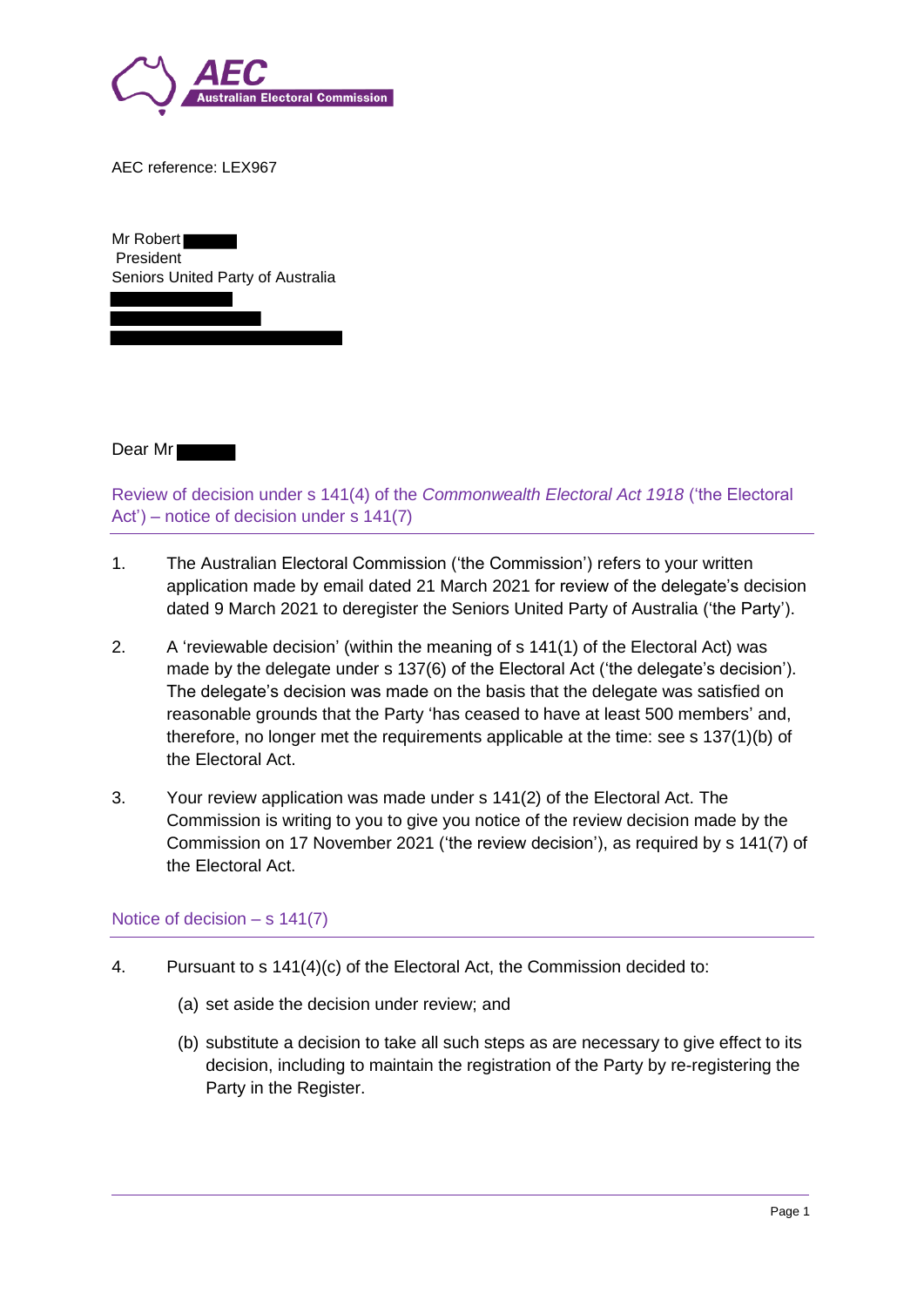

## Reasons for making this decision

- 5. In making its decision, the Commission had regard to all the material before it, including:
	- (a) your review application and related correspondence between you and the Commission Secretariat (including submissions in support of your review application and your requests for further time to compile a membership list);
	- (b) the material and other information before the delegate in making the delegate's decision, including the membership lists provided by you on 8 October 2020 and 3 February 2021;
	- (c) the delegate's decision and the notice of the delegate's decision and statement of reasons dated 10 March 2021;
	- (d) the membership list provided by you on 23 September 2021 in support of your review application ('the September 2021 membership list');
	- (e) the methodology applicable at the time for testing membership lists as outlined in the AEC's Party Registration Guide and published on its website ('testing methodology');
	- (f) the results of the AEC's testing of the September 2021 membership list, conducted in accordance with the testing methodology.
- 6. You relied on the September 2021 membership list in support of your review application. You made further submissions in support of your review application by emails and attachments to emails sent to the Commission Secretariat. Among other things, these submissions concerned the effect of the mainly elderly membership on fund-raising and candidate identification; membership participation and longevity; the feasibility of phone contact with members for membership confirmation; issues and errors on the part of the AEC when undertaking membership list testing; challenges to the testing procedures; and public interest concerns.
- 7. For the following reasons, the Commission was satisfied that the Party has at least 500 members, having regard to the September 2021 membership list. Therefore, the Commission considered that it was unnecessary to address specifically the matters outlined in the previous paragraph.

## September 2021 membership list

8. The Commission noted that the Electoral Act does not provide a method for ascertaining whether a political party satisfies the numerical membership requirements of the Electoral Act. The Commission considered the testing methodology applicable at the time outlined in the AEC's Party Registration Guide for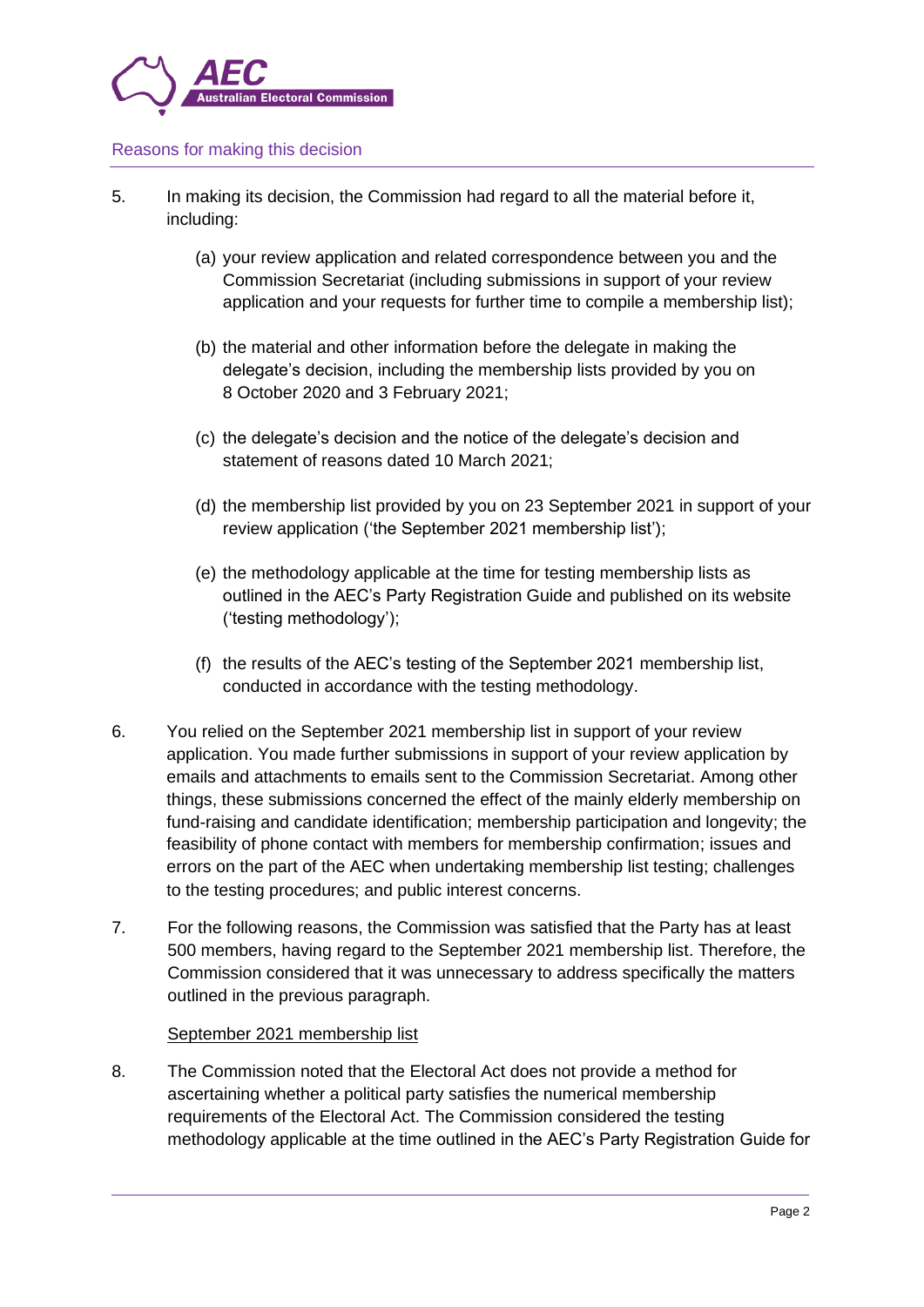

determining whether this requirement was met. The Commission noted that this methodology was the same as the sampling methodology recommended by the Australian Bureau of Statistics ('ABS'). The Commission concluded that the methodology was appropriate for the purpose of membership testing, including because it was rational, fair and practical in all the circumstances.

9. The September 2021 membership list contained 550 names of people that the Party considered to be members ('members'). The Commission Secretariat cross-checked that list with the Commonwealth electoral roll ('the electoral roll') to ensure that each listed person was 'an elector' as required by the definition of 'a member of a political party' in s 123(3) of the Electoral Act.

| <b>Submitted membership list</b>                              | 550 |
|---------------------------------------------------------------|-----|
| Automatically matched to the electoral roll                   | 473 |
| Manually matched to the electoral roll                        | 69  |
| Unable to be matched or not enrolled on the<br>electoral roll | 8*  |
| <b>Total</b>                                                  | 542 |

\* 3 individuals were deceased

 $10.$ Of the 542 members matched to the electoral roll the Commission Secretariat identified the following as duplicates within the September 2021 membership list or as members who have previously been relied on for the registration of another registered political party, who were therefore unable to be relied on by the Party for the purpose of registration.

| Total matched to the electoral roll                                        | 542 |
|----------------------------------------------------------------------------|-----|
| Duplicates identified in the membership list<br>provided by the applicants | 0   |
| Members identified as also supporting the<br>registration of another party | 4   |
| Total                                                                      | 538 |

For a list of 538 members, the advice from the ABS was that there can be statistical  $11.$ confidence that the Party has at least 500 members where a random sample of 44 individuals confirm that they are members of the Party, with 5 denials permitted ('ABS advice').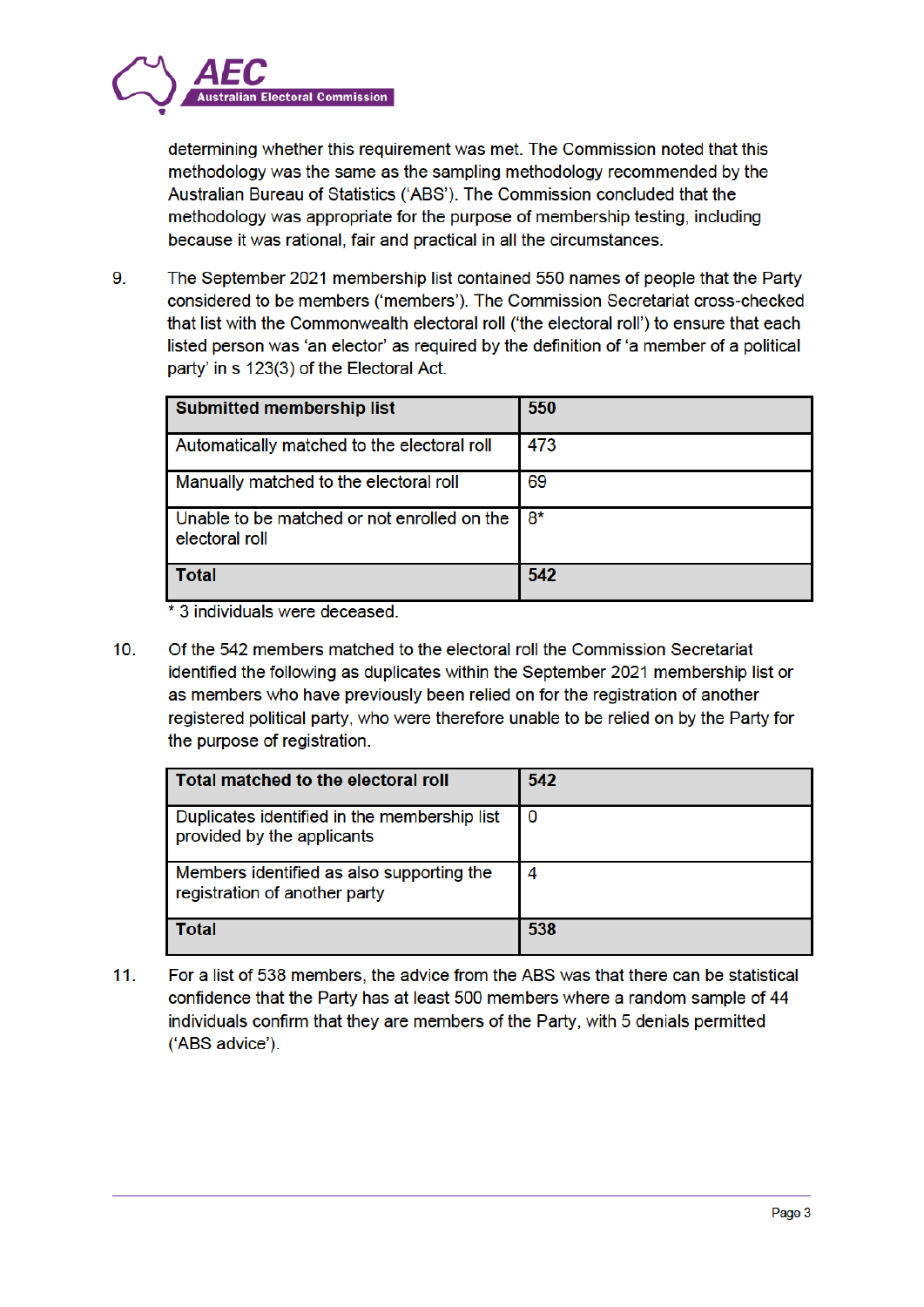# ian Electoral Commission

| The relevant numbers for this<br>membership test were | 538         |  |
|-------------------------------------------------------|-------------|--|
| Random sample size                                    | 44          |  |
| Denials permitted                                     | 5           |  |
| The AEC attempted to contact                          | $57*$       |  |
| The highest 44 responses were:                        |             |  |
| Confirmed membership of the Party                     | $47**$      |  |
| Denied membership of the Party                        |             |  |
| <b>PASS/FAIL</b>                                      | <b>PASS</b> |  |

\*13 members originally could not be contacted or were unable to confirm or deny membership during membership testing.

\*\*4 members confirmed membership of the party after the cessation of testing.

- $12.$ The Commission considered that the results of testing the September 2021 membership list were reliable because the testing process undertaken by the Commission Secretariat was in conformity with the methodology outlined in the AEC's Party Registration Guide and recommended by the ABS.
- $13<sup>1</sup>$ Having regard to the ABS advice, the Commission was satisfied that, since only one individual denied membership out of a random sample of 44 individuals, there could be sufficient statistical confidence that the Party has at least 500 members. The Commission was therefore of the opinion that the Party should not be deregistered.
- $14.$ The Commission notes that the September 2021 membership list was not available to the delegate when the delegate made her decision to deregister the Party on 9 March 2021.
- $15.$ The Commission notes that the review decision was made on 17 November 2021. It further notes that the Electoral Legislation Amendment (Party Registration Integrity) Act 2021, which received Roval Assent on 2 September 2021 and commenced the next day, contains provisions delaying the application of the amendments to s 137 and the new s 123A 'so far as it relates to those amendments' until 2 December 2021. A consequence is that the 'at least 1.500' membership requirement in s 137(1)(b) (as amended) and the relevant operation of s 123A is inapplicable until after that date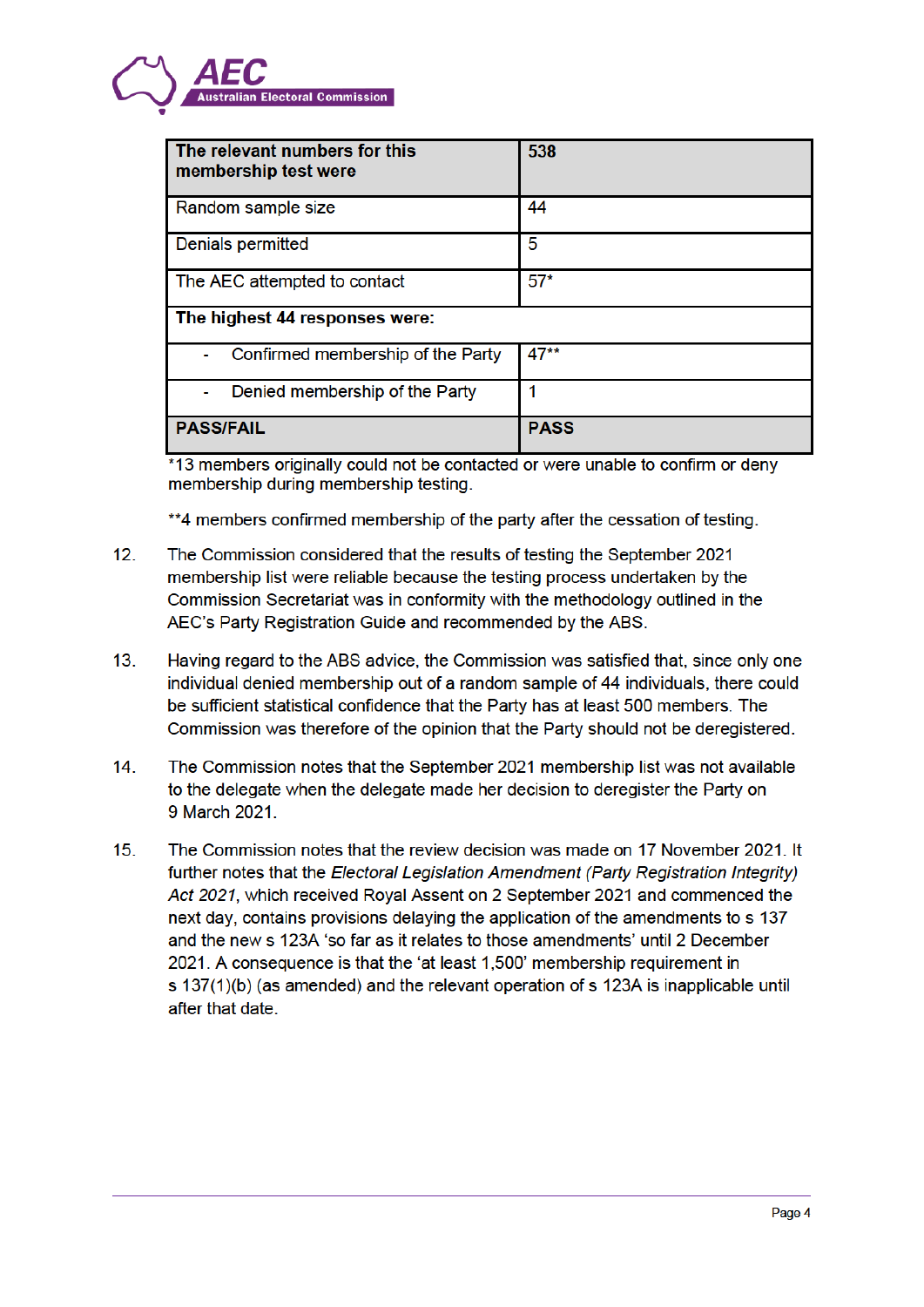

# Conclusion and review rights

- 16. For these reasons, the Commission was satisfied that the Party should not be deregistered under s 137(6) of the Electoral Act. As already stated, the Commission decided under s 141(4)(c) of the Electoral Act to:
	- a) set aside the decision under review; and
	- b) substitute a decision to take all such steps as are necessary to give effect to its decision, including to maintain the registration of the Party by re-registering the Party in the Register.
- 17. A statement of review rights in respect of this decision is enclosed.

Yours sincerely

[SIGNED]

## **The Hon Justice Susan Kenny AM**

Chairperson

15 December 2021

[SIGNED]

**Mr Tom Rogers**

Electoral Commissioner

15 December 2021

[SIGNED]

## **Dr David Gruen**

Australian Statistician (non-judicial member)

15 December 2021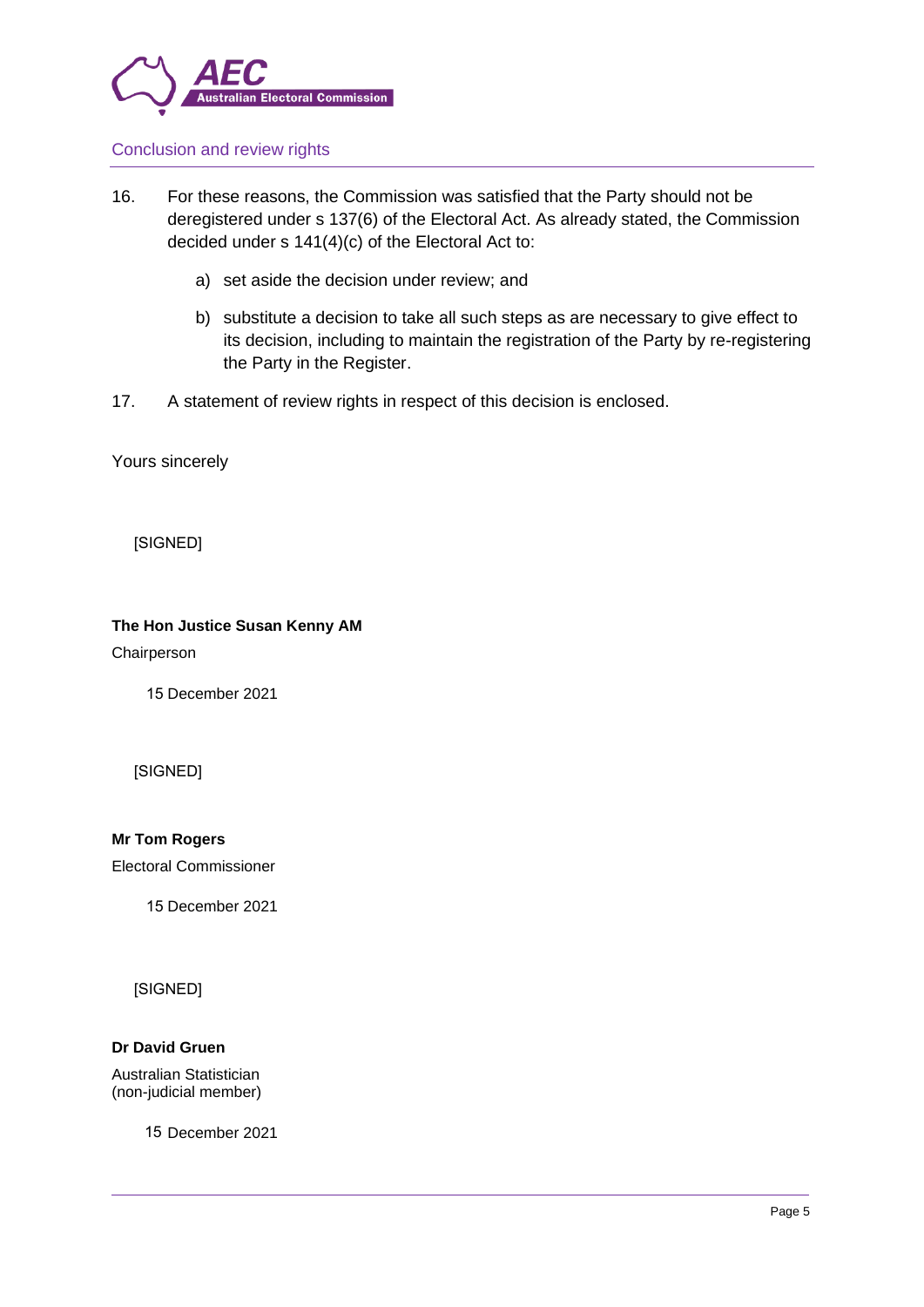

## Your review rights

Under s 141(5) of the Electoral Act, a person (including an organisation) affected by the Commission's decision who is dissatisfied with the decision may make an application to the Administrative Appeals Tribunal ('the AAT') for review of the decision.

## **How is an application made to the AAT for a review of a Commission decision?**

In accordance with s 29 of the *Administrative Appeals Tribunal Act 1975*, the application must:

- (a) be made in writing;
- (b) be accompanied by any prescribed fee;
- (c) contain a statement of reasons for the application; and
- (d) be made within the prescribed time.

The application should also:

- (a) specify the name of the applicant; and
- (b) include an address at which documents in relation to the AAT proceedings may be given.

More information on how to apply to the AAT can be found on the AAT website: https://www.aat.gov.au/apply-for-a-review.

## **Prescribed fee**

The AAT's standard application fee is \$962. In certain circumstances, an applicant may be entitled to pay a reduced fee of \$100.

If an applicant pays the standard application fee and the AAT review is resolved in the applicant's favour, the AAT will refund the difference between the standard application fee and \$100. There is no refund if the applicant paid the reduced fee of \$100.

Further information about fees is available on the AAT website: https://www.aat.gov.au/apply-for-a-review/other-decisions/fees.

## **Prescribed time**

You may apply to the AAT for review of the Commission's decision during the period commencing on the day on which the Commission's decision was made and ending on the twenty-eighth day after this letter was given to you.

The AAT may extend the time for making an application to the AAT for a review of a decision, if an application for extension is made in writing to the AAT and the AAT is satisfied that it is reasonable in all the circumstances to do so.